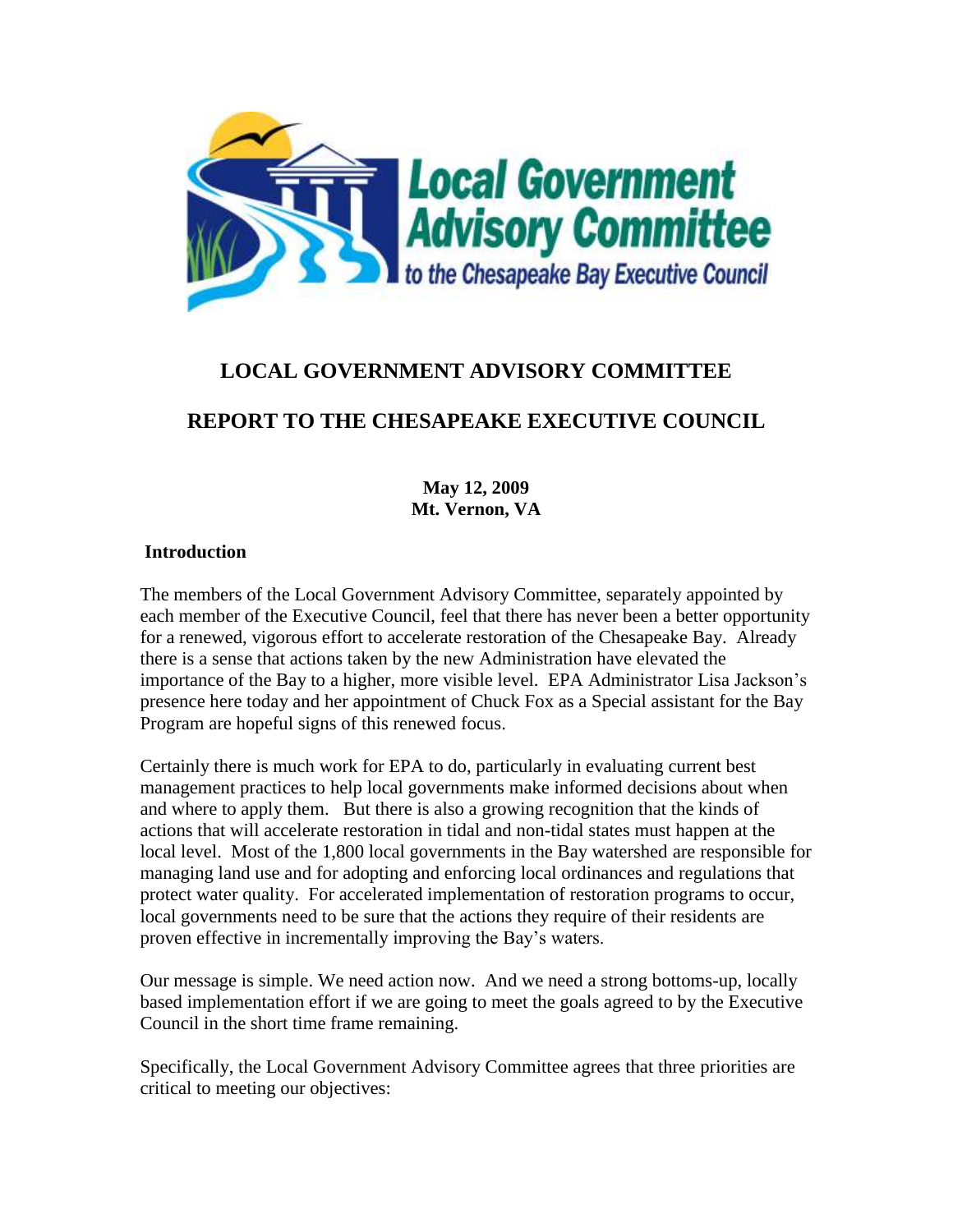### **1. Circuit Rider**

**We ask each member of the Executive Council to support the work of our Circuit Rider demonstration projects and look for opportunities to expand the concept where appropriate within each member jurisdiction**.

- Since our last report to you in November 2008, EPA has funded two Circuit Rider demonstration projects as called for by LGAC. Both approaches promise to overcome the barrier of a lack of technical assistance to help local governments implement effective restoration projects on the ground. Circuit Riders are the action agents who will bring all the federal, state, local, and partnership resources together to make projects happen in local communities.
- LGAC commits itself to closely monitor the results of these initial Circuit Rider programs and to communicate the resulting best practices to local governments throughout the Bay watershed. LGAC will also work closely with the Bay Program to promote the Circuit Rider concept to other local governments in the watershed.
- In the course of these projects, LGAC expects to develop metrics that will measure the success of Circuit Rider programs and projects. We will promote a Circuit Rider model that will contain all the elements of a successful program that states may adapt to the particular needs of their own local governments. More importantly, LGAC will develop reliable methods for evaluating the projects to make sure they work.

#### **2. Stormwater**

### **We ask the members of the Executive Council to work in partnership with local governments to develop cost-effective solutions to stormwater management.**

 Studies have consistently shown that urban and rural stormwater runoff is the second-largest contributor to nutrient and sediment pollution in the Bay. LGAC recognizes that one of local governments' most critical opportunities to contribute to Bay protection and restoration is in the area of stormwater policy and regulation. The authority given to local government officials to prevent stormwater runoff is one that needs closer examination in the immediate future. Further, the solutions to the stormwater runoff problem are generally costly, especially in urban areas. Additional resources must be made available to local governments and to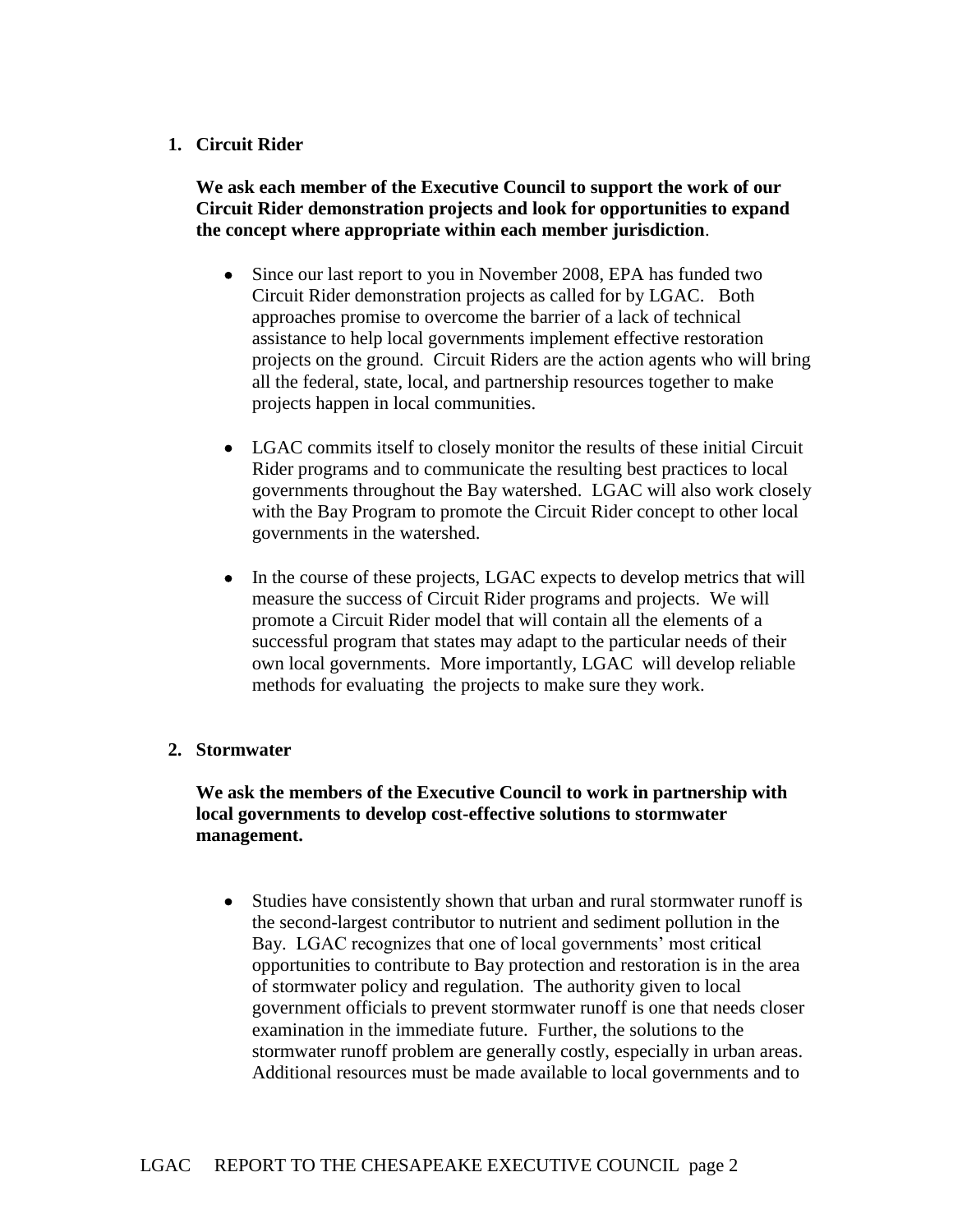the development community so that measureable reductions in stormwater runoff are achieved.

- To the extent possible, LGAC will participate in Bay Program and partner stormwater initiatives that show promise for significant reduction of runoff. The Advisory Committee will also examine local success stories, as well as those considered failures, to develop a list of policy and regulatory measures that local goverments may use to address stormwater issues in their own jurisdictions. LGAC recognizes that it must assist the Bay Program and its partners in communicating options that local governments can use in implementing stronger policies and regulations.
- The LGAC goal is to develop the characteristics of good, useful regulations, come up with uniform standards for urban and rural areas, and ask jurisdictions to implement regulations that will meet the Bay's water quality goals. New ordinances and regulations must be accompanied by messaging campaigns that will lead to their successful adoption. To that end, LGAC will cooperate with the Scientific and Technical Advisory Committee in effort to add a political and social dimension to a future STAC workshop on stormwater, LID's, and climate change.

## **3. TMDLs**

**LGAC is already working with the Bay Program and its partners to develop a TMDL Game Plan for involving local governments in the upcoming public meeting phase beginning this June. We ask that each member of the Executive Council commit to instructing the appropriate state agency to have a full and meaningful dialogue with their local governments**.

- There is no more critical and immediate issue for local governments than the development of the Chesapeake Bay-wide Total Daily Maximum Load (TMDL) allocation. LGAC insists that local governments throughout the Bay watershed be more involved in any discussions about implementing TMDLs in the Bay region, especially if, as expected, TMDLs may be allocated down to the city, municipal, or county level in one or more of the jurisdictions in the Bay Agreement.
- If local governments are given the responsibility for meeting TMDLs, they must also be given the necessary financial resources and regulatory powers to meet the requirements. Requiring local governments to enforce stricter regulations may force many to enact new fees or raise taxes. That could put local officials in a political bind as well as foster local resistance to a TMDL. We need a shared funding plan that will lead to successful implementation of the Bay-wide TMDLs. We also need to determine the legal liability for failure to implement and meet the TMDLs.